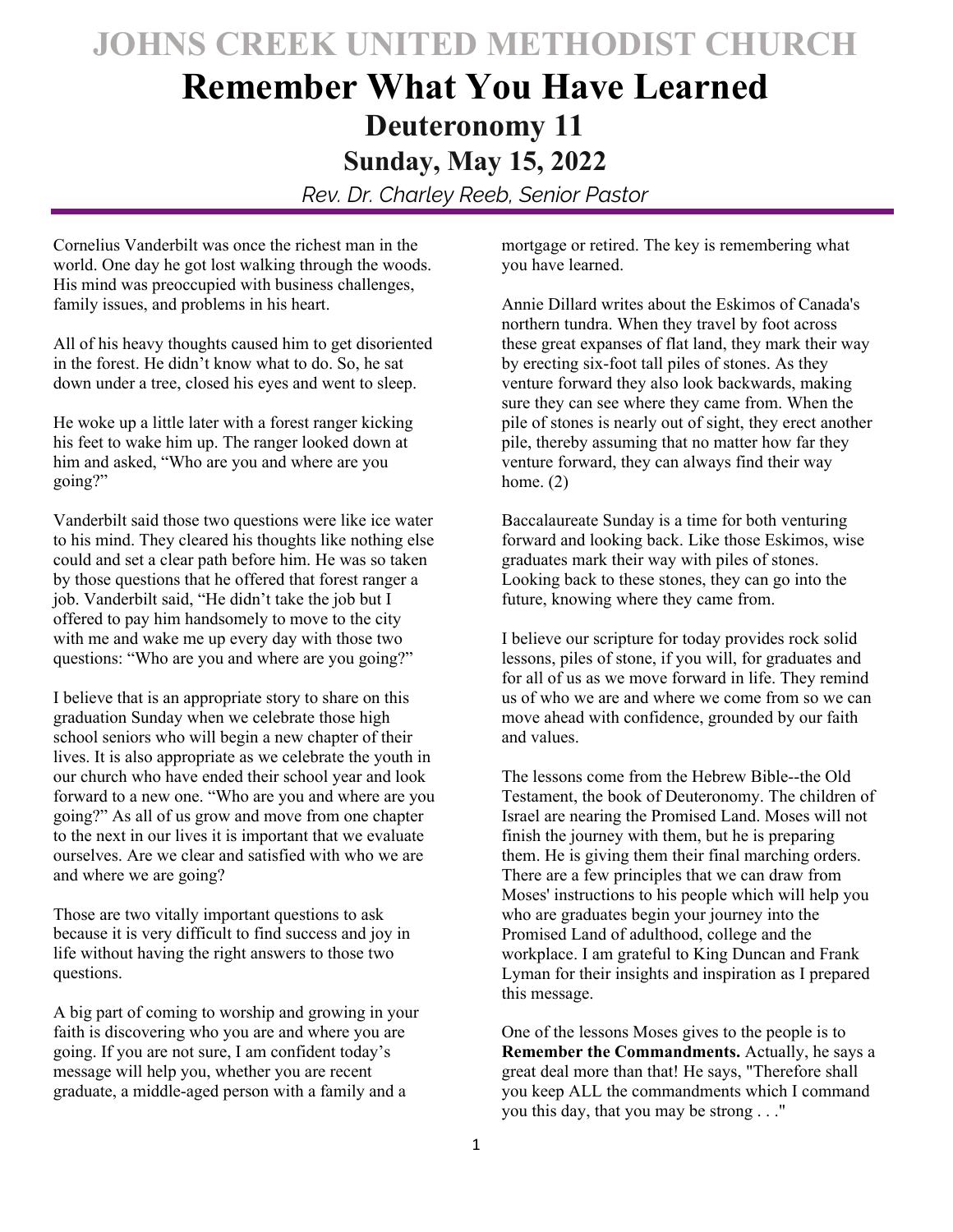Keep ALL the commandments. Duncan reminds us "That's good advice whether we are graduating from high school, or preparing to start a family, or entering the workplace or nearing retirement. If you want to stay strong in this world, make a commitment now to keep the commandments."

High tech guru Guy Kawasaki gave the Baccalaureate Address at the Palo Alto High School in 1999. He gave the graduates 10 rules for success. Kawasaki has earned that right, for he is not only a successful business person, but he is also a successful writer and speaker. He gave these rules in inverse order- beginning with number ten. Number 3 on his list of ten was PLAY TO WIN AND WIN TO PLAY.

But listen to what was Number 2 on his list: OBEY THE ABSOLUTES. Here is how he put it: "Playing to win, however, does not mean playing dirty. As you grow older and older, you will find that things change from absolute to relative. When you were very young, it was absolutely wrong to lie, cheat, or steal. As you get older, and particularly when you enter the workforce, you will be tempted by the "system' to think in relative terms. "I made more money.' "I have a nicer car.' "I went on a better vacation.' Worse, "I didn't cheat as much on my taxes as my partner.' "I just have a few drinks. I don't take cocaine.' "I don't pad my expense reports as much as others . . .'

"This is dead wrong," continues Kawasaki. "Preserve and obey the absolutes as much as you can. If you never lie, cheat, or steal, you will never have to remember who you lied to, how you cheated, and what you stole.

"There absolutely are absolute rights and wrongs," Kawasaki concludes.

That's what Moses is saying to the people of Israel. "Obey the absolutes." "Remember the commandments," he says. Duncan says, "These aren't the ten suggestions or the ten friendly reminders. These are commandments from a just and loving God. This is how you shall live: "You shall not kill . . . You shall not steal . . . You shall not commit adultery . . . You shall not bear false witness . . . etc."

When God gave us the commandments, God was telling us that in order to live healthy successful lives we must have boundaries. There must be some guardrails around our lives. Someone once said, "There is a moral law at work in this universe. You do not break that law. You only break yourself upon it."

Remember the commandments. That's number one, that's the first pillar of stone.

The second pillar of stone is **Welcome the Challenges.** We all know that life is not easy. But guess what? Life is not supposed to be easy! God wants us to grow. The only way we can grow is by welcoming and overcoming challenges.

Paul Smith in his book, *God's Plan For Our Good*, tells about a man he knew who was born with no arms. But this handicap was offset by the fact that he was also born with a very wise mother. He tells the story of the day when this mother and a neighbor stood watching her armless child, a toddler, rolling on the floor and crying and trying to pull his shirt over his head with his feet. Finally, the neighbor could stand it no longer. "Why won't you help him?" she cried. His mother looked her friend in the eye and replied, "I am helping him!"

Today that man lives a normal life, dressing himself, eating, even writing with his feet. And he is grateful to his mother for helping him by not doing for him what he needed to do for himself!

By contrast Paul Smith knew another mother who was just the opposite. She told her son everything she wanted him to know and to do. He was never allowed to be on his own or to make his own decisions about anything. Even when he was a teenager, she laid out every article of clothing for him every morning. At age fourteen, most of this young man's friends were seven or eight years' old. He was the most helpless, immature young man Smith says that he has ever met.

Someone once said that "Successful people have one thing in common: They have developed the habit of doing what unsuccessful people aren't willing to do!"

And one thing successful people develop the habit of doing is welcoming challenges and being willing to overcome them. If you spend your life looking for the easy way out, you will never grow strong. You will never develop into the person God destined you to be. You will often look back at your challenges and see that they were the greatest blessings in your life.

Here is another way to look at it. I once heard a speaker say "Choose your hard." Is it hard to go to the gym? Sure it is. But it's also hard to be out of shape and overweight. Is it hard to go to the doctor and hear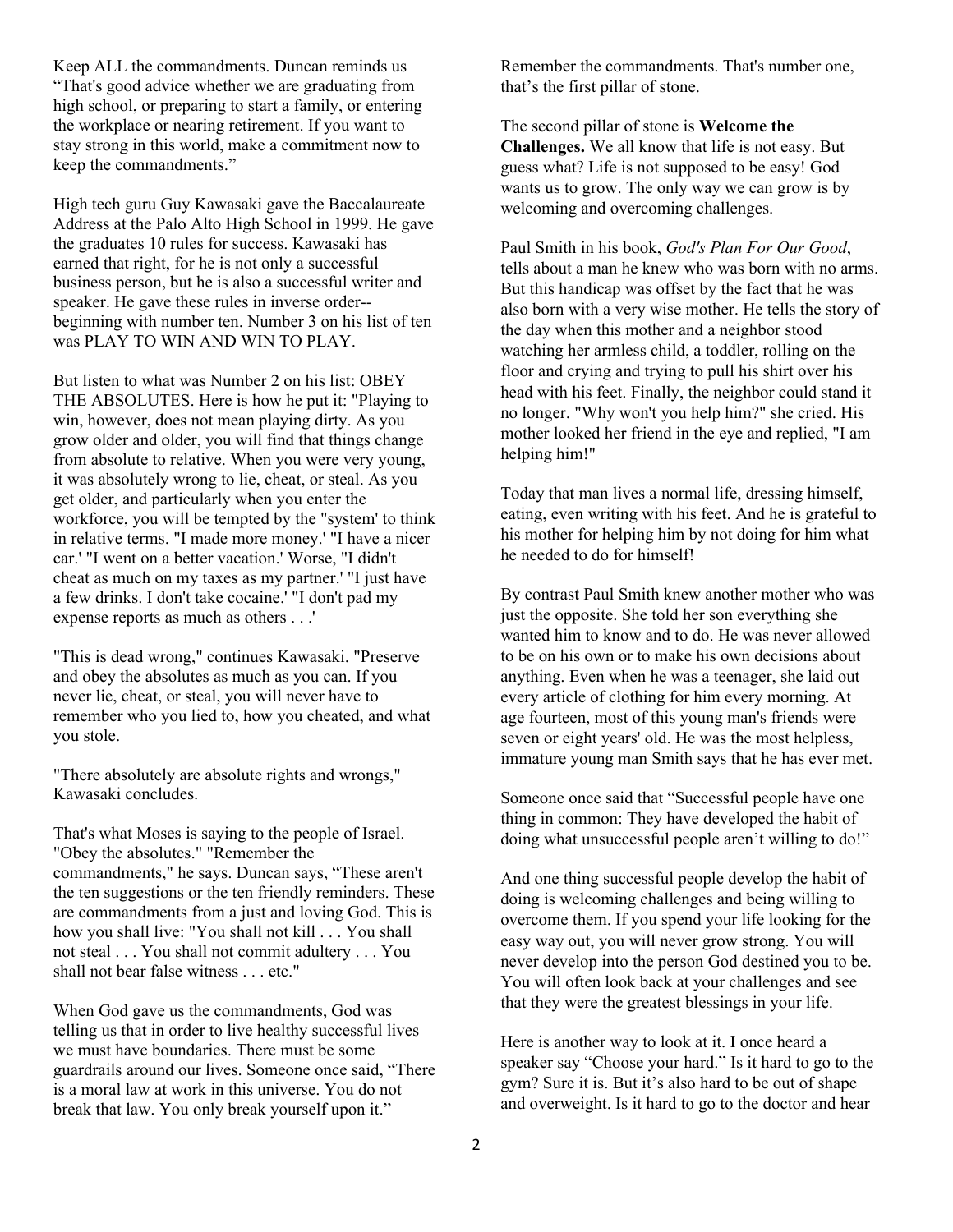the truth? Sure it is. But it's also hard to be sick and never get well. Is it hard to have that hard conversation with a loved one? Sure it is. But it's also hard to live with bitterness and resentment. with bitterness and resentment.

Moses says to the people: "For the land, which you go to possess, is not as the land of Egypt, out of which you came, where you sow seed, and water it with your foot, as a garden of herbs. But the land, which you go to possess is a land of hills and valleys . . ."

Did you notice that? Moses informed them that the land to which they were crossing was a land of hills and valleys. This may sound terrible to us but for the Hebrews it was music to their ears. The Bible says that the Hebrew people spent years as slaves in Egypt struggling with every season with a decent harvest. Yet when Moses told them that their new land was one of the hills and valleys they knew things would be different. Why? Frank Lyman writes, "The highest hill in all of Israel is Mt. Hermon, on the very northern border of Israel. It captures and holds the snows of winter, only to release them as water with the thaw of spring. This melting water of Mt. Hermon becomes the Jordan River which irrigates all of Israel.

"The valleys were also a blessing for they would be fertile, protected lands. As Moses said, these valleys would 'drink rain from heaven.' Moses' words have been so true that Israel has become the fruit and vegetable basket for much of Europe. One day we will look back at the hills and the valleys in our life and see that they were blessings in disguise, helping us become the people God destined us to be.

Welcome the challenges.

Keep the commandments. Welcome the challenges. And here's the last pillar of stone: **Stay the Course.** Do not be distracted from serving God.

Moses says to the people: "Take heed to yourselves, that your heart be not deceived, and you turn aside, and serve other gods, and worship them . . ."

Graduates, guard your faith and never let anything take priority over your relationship with God and your commitment to the church. Oh, it's easy to let other things become more important than your faith. You will soon see as you enter the freedom of college and grow into young adulthood. But hear this: You will never regret making your faith a priority. However, you will always regret the times when you didn't choose to make faith a priority. It is that simple.

Let me take it a step further. I believe one day we will all give an account of the gifts we used and the gifts we refused to use for the glory of God. That is what the parable of the talents is all about. Remember what happened to the man who buried his talent in the ground? Well, let's just say that the person who gave him the talent was very disappointed. There is nothing more tragic than a buried talent.

One of the first Bibles I ever received had this message written on the cover: "Expect great things from God; Attempt great things for God." This is a motto I have tried to live by since I was a child. How about you? "What are you doing with your life today to give it back to God as a gift? Are you preparing yourself spiritually, emotionally, mentally, physically, financially, and relationally to meet the next opportunity? Are you fully motivated to serve God in every area of your life? Or have you lost your zeal and enthusiasm? Do you need to fan into flame the gift of God that is in you? Are you sitting on the sideline or are you immersed in ministry? Now is the time to take action!"

Consider what Christ has done in your life. Reflect on what Christ has blessed you with. Recall all the gifts Christ has given you. Does that not inspire you to do your best? It should! So may you go back to your homes, workplaces, and communities and pray, "Lord, you can count on me! Put me to work. I promise to give you my best." If you live up to those words, your legacy will be eternal.

While doing research for a doctoral thesis, a young man spent a year with a group of Navajo Indians on a reservation in the Southwest. He lived with one family, sleeping in their hut, eating their food, working with them, and generally living their life. The elderly grandmother of the family spoke no English, yet a very close friendship formed between the grandmother and the doctoral student. They seemed to share the common language of love and they intuitively understood each other. Over the months he learned a few phrases of Navajo, and she picked up words and phrases in English.

When it was time for the young man to return to the university and write his thesis, the tribe held a goingaway celebration for him. It was marked by sadness since he had developed a close relationship with all those in the village. As he prepared to get into his pickup truck and drive away, the old grandmother